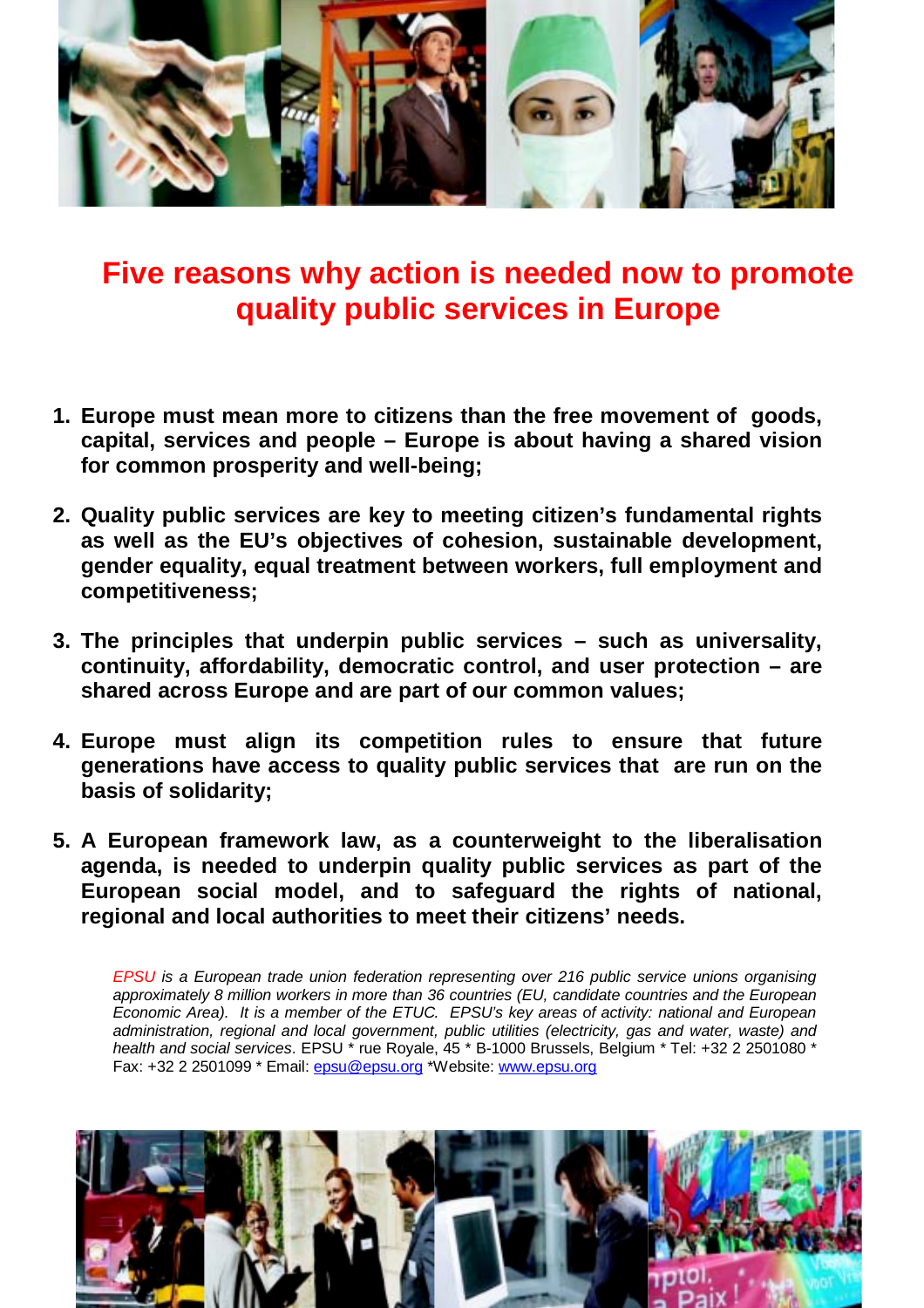

### **EPSU Public Services Conference Brussels 9/10 May EPSU discussion paper**

*(To be endorsed by the EPSU Executive Committee on 7 June 2005)* 

*This paper sets out the arguments in support of a positive EU legal framework on public services. It raises some issues regarding how to campaign in support of this framework and the principles that should underpin it. Annex 1 sets out some of the different EU policies that are affecting public services.* 

#### *Why public services are important to Europe's future*

- 1. Public services sometimes referred to as services of general interest in "EU speak<sup>1</sup>" are part of the economic and social system of each Member State, as well as of the European social model as a whole. Public services ensure that collective needs and interests can be met. The rights that EU citizens are entitled to claim in this field are recognised at EU level. Article II-96 of the draft Constitutional Treaty "*recognises and respects access to services of general economic interest*" as set out in the Charter of Fundamental Rights.
- 2. Public services represent one of the key instruments with regard to the realisation of the Lisbon Strategy in terms of job creation, sustainable development and developing a knowledge-based economy. Articles I-2 and I-3 of the draft Constitutional Treaty make this clear when by saying that the EU should be "*a highly competitive social market economy, aiming at full employment and social progress*" as well as "*an internal market where competition is free and undistorted*".The Treaty also makes it clear that the Union is required to *"promote economic, social and territorial cohesion, and solidarity among Member States*".
- 3. However in practice the European Union has extended its powers to enforce competition whereas its competences regarding solidarity remain limited. Reconciling this dilemma is what much of the current debate on public services is about. The European Commission made a start when it stated that "*the effective performance of a general interest task prevails, in case of tension, over the application of Treaty rules",*<sup>2</sup> which basically means that solidarity should come first. But the laws coming from the EU are not doing this, on the contrary, they are undermining public services and the values they represent.

#### *The predominance of EU competition law*

- 4. Conflicts between the internal market rules and public services have had a significant impact on the structure of public services in Member States through four main mechanisms<sup>3</sup>.
	- $\bullet$  liberalisation directives prohibiting integrated public sector<sup>4</sup>;
	- legal challenges to the funding of public services, based on the Treaty's restrictions on State aid;

 $\overline{a}$ <sup>1</sup> The Commission uses the phrase "general interest" because it considers the term public services is seen as "*too imprecise*" 2

Para 3.2, White Paper on Service of General Interest - COM(2004) 374

 $3$  A critique of the EC green paper on Services of General Interest by David Hall, PSIRU, University of Greenwich <u>d.j.hall@gre.ac.uk</u>, September 2003<br><sup>4</sup> The liberalisation directives (post, telecoms, electricity, gas, transport) also contain a number of public services

obligations such as universal services, consumer and user rights, health and safety and environmental concerns.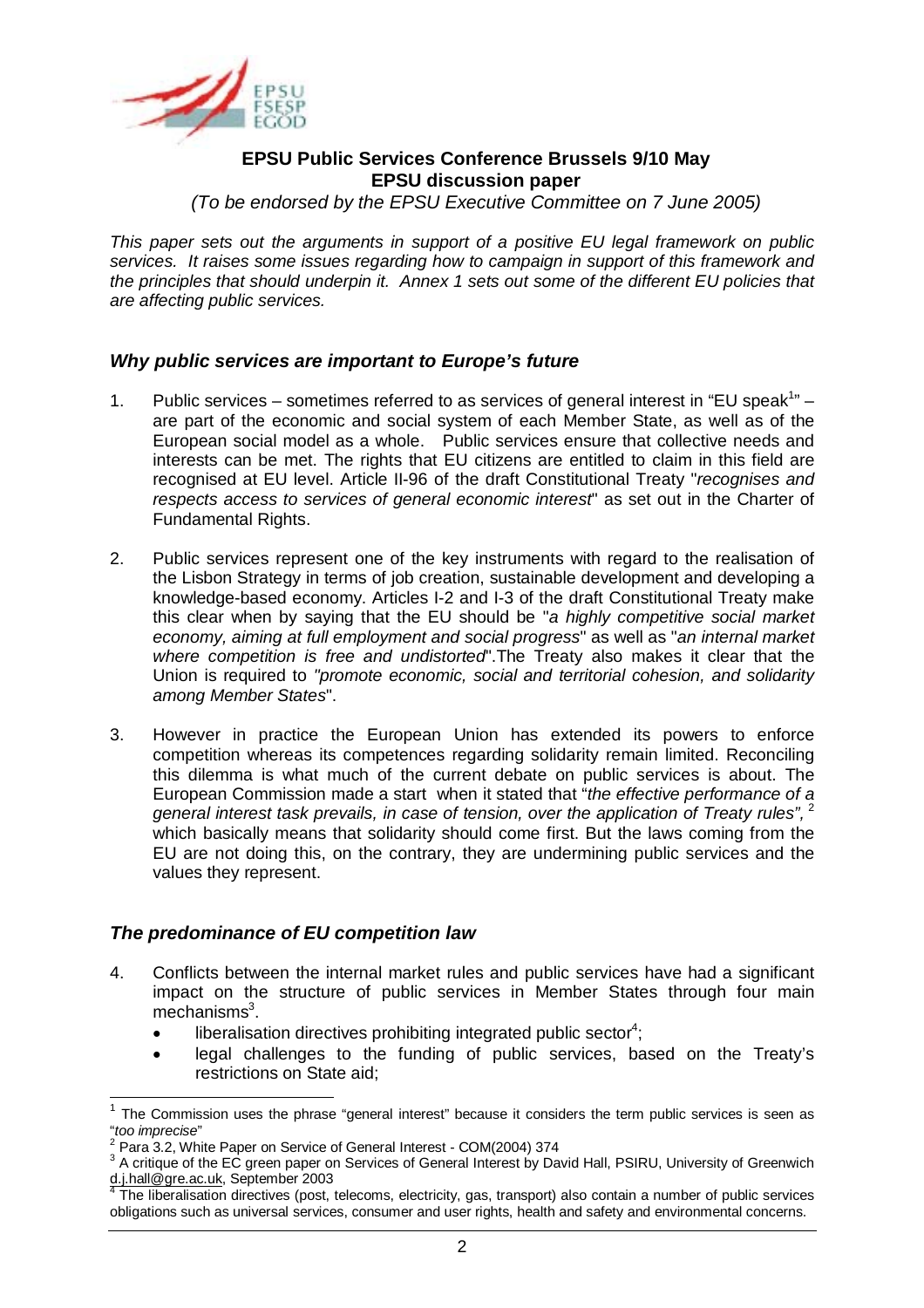- legal challenges to direct provision of services by public authorities, or to restriction on provision of services within a country (for example healthcare), based on competition rules;
- liberalisation of trade in services (GATS) at the WTO, where the EC may enter negotiations which can lead to services, for example water, being opened to private competition on behalf of member states.
- 5. Within the European Commission public services are part of the DG Internal Market, which is the DG responsible for removing obstacles to competition. Only "*noneconomic*" services without effect on trade are beyond the reach of Community rules on competition and on State aid. However "*non-economic*" has no meaning outside the EU legal context of competition policy<sup>5</sup> and it is the European Court of Justice (ECJ) that decides on whether a service is economic or not, according to specific cases. As soon as there are private operators in a specific public service area, it can be argued that the service is "*economic.*" This is more and more the case.
- *6.* EPSU has called for education, health, water, waste and social services to be exempted from competition policy all together, but this is difficult because of the supremacy of competition law and the differences within Member States. Discussions taking place on exempting certain sectors and/or activities below certain thresholds from the EU policy on State aid are difficult. Agreeing (at national level) "no-go" areas for private (profit making) companies e.g. the Dutch law preventing privatisation in water can slow down, but not stop, the encroachment of competition law.

# *The status quo is not an option!*

- 7. In any event, the status quo is not an option. Recent developments in particular the Commission's proposal for a Directive on services and the "Monti package" on State aids – illustrate that the current situation is untenable: In the absence of specific EU laws protecting public services, the EU will continue to "open-up" public services to competition and, when this is done, to strictly limit the public service obligations of the private operators. A proactive strategy that leads to EU action to support solidaritybased public services is needed. However, this demands pressure from the "bottom up", not least as it is often local and regional actors that determine the status and functioning of public services, e.g., awarding contracts, providing services, ensuring employment, promoting democratic participation…. These actors have to be convinced that EU action in this area will strengthen their freedoms.
- 8. Now is a good time to act because a number of representatives in the European Parliament, most recently the European Socialist Group, are reasserting the need for a legal framework on public services as a counterweight to the Commission's accelerated liberalisation agenda. How can EPSU maximise this renewed opportunity to mobilise in favour of a positive legal framework on public services?

# *We need to be more specific about the aims and content of a legal framework*

- 9. In its resolution adopted by the EPSU Executive Committee in November 2003, EPSU confirmed its support for a legal framework on public services, under co-decision (i.e., the European Parliament and Council would decide jointly). We said that such a framework would set out:
	- Common public service principles:

 5 "Non-economic" is said to cover basic education, legal social protection systems, judiciary, police…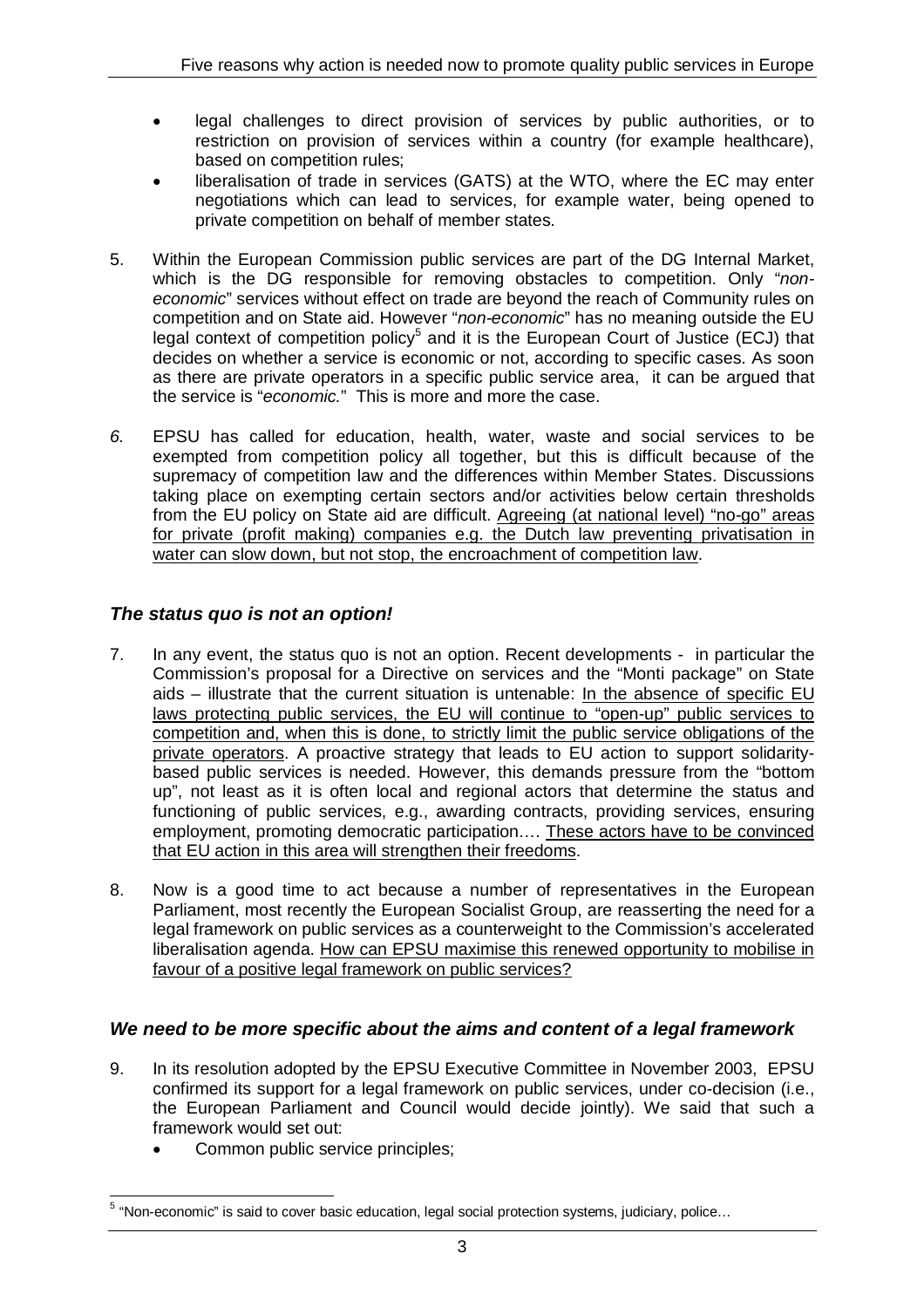- Legal certainty regarding the prevalence of the general interest over competition rules including exemptions from the latter of social services, healthcare, water, education<sup>6</sup>;
- The right for local and regional authorities to self-produce essential services without fears of further encroachment from the Commission or Court of Justice;
- An Observatory on public services with participation of trade unions to monitor and evaluate public services and the impact of liberalisation, to promote cooperation, improve standards, monitor changing needs of citizens etc.);
- financing mechanisms for public services which take into account the need and positive aspects of risk-sharing<sup>7</sup>.
- 10. EPSU has adopted many other texts that explain that the above points and set out the reasons a legal framework at EU level is necessary, also with other organisations $8$ . We also agreed that a sectoral approach would not be sufficient because important public service objectives may be satisfied by more than one service (e.g. heating by electricity or gas). $<sup>9</sup>$ </sup>
- 11. A legal framework would first-and-foremost underpin these "*common public service principles*" and the objectives of public services. The most frequently mentioned are the following: universal service, continuity, quality of services, affordability, and user and consumer protection. Other principles, such as safety and security, security of supply, network access and interconnectivity, media pluralism have also been referred to by the European Commission, along with the need for evaluation and adequate financing.
- 12. EPSU has also stressed the importance of "*concertation*" with workers and trade unions, with users and citizens, and democratic control, transparency and public responsibility. In addition, we would add solidarity, as public services are a tangible  $\mu$ expression of solidarity<sup>10</sup> between generations; through the sharing of risks; towards vulnerable groups; and between locations and regions (equal pricing).
- 13. There has been little discussion at EU level, in EPSU or elsewhere, about what these principles mean in practical terms in the different Member States, not least because a framework directive would not go into detail on these – this would be left to the Member States. Indeed, Article III-122 of the draft Constitutional Treaty recognises that the EU may adopt laws on public services, but the competent authorities at national, regional and local level are responsible for defining, organising, financing and supervising them.11
- 14. However, if a legal framework is to spell out that Member States have to ensure the availability, quality, regulation, and financing of public services according to specified criteria, then we should reflect together on what this will mean in practice. We think it will be useful to verify if the principles mentioned above are still the right ones today,

 6 There is an explicit exemption for the manufacture and trade of arms

 $<sup>7</sup>$  For public services principles of solidarity, equality and risk-sharing are of primary importance, but for markets</sup> such mechanisms are seen as public subsidies which risk distorting competition. The SGI Green Paper observed that criteria for selecting a financing mechanism, such as its efficiency or its redistributive effects, are

currently not taken into account in Community legislation.)<br><sup>8</sup> The ETUC, its relevant industry federations, including EPSU, have together with CEEP advanced the concept of a European framework on SGI and the need for a clear Treaty base.

<sup>9</sup> Evaluating the impact of liberalisation on public services -a critique of the European Commission 2004 report "Horizontal Evaluation Of The Performance Of Network Industries Providing Services Of General Economic Interest" EC SEC(2004) 866 by David Hall d.j.hall@gre.ac.uk

<sup>10</sup> ETUC/CEEP Charter for SGI, 2000

 $11$  Many of these principles are of already set out to a certain extent in the sectoral directives (post, telecoms etc) as "public service obligations"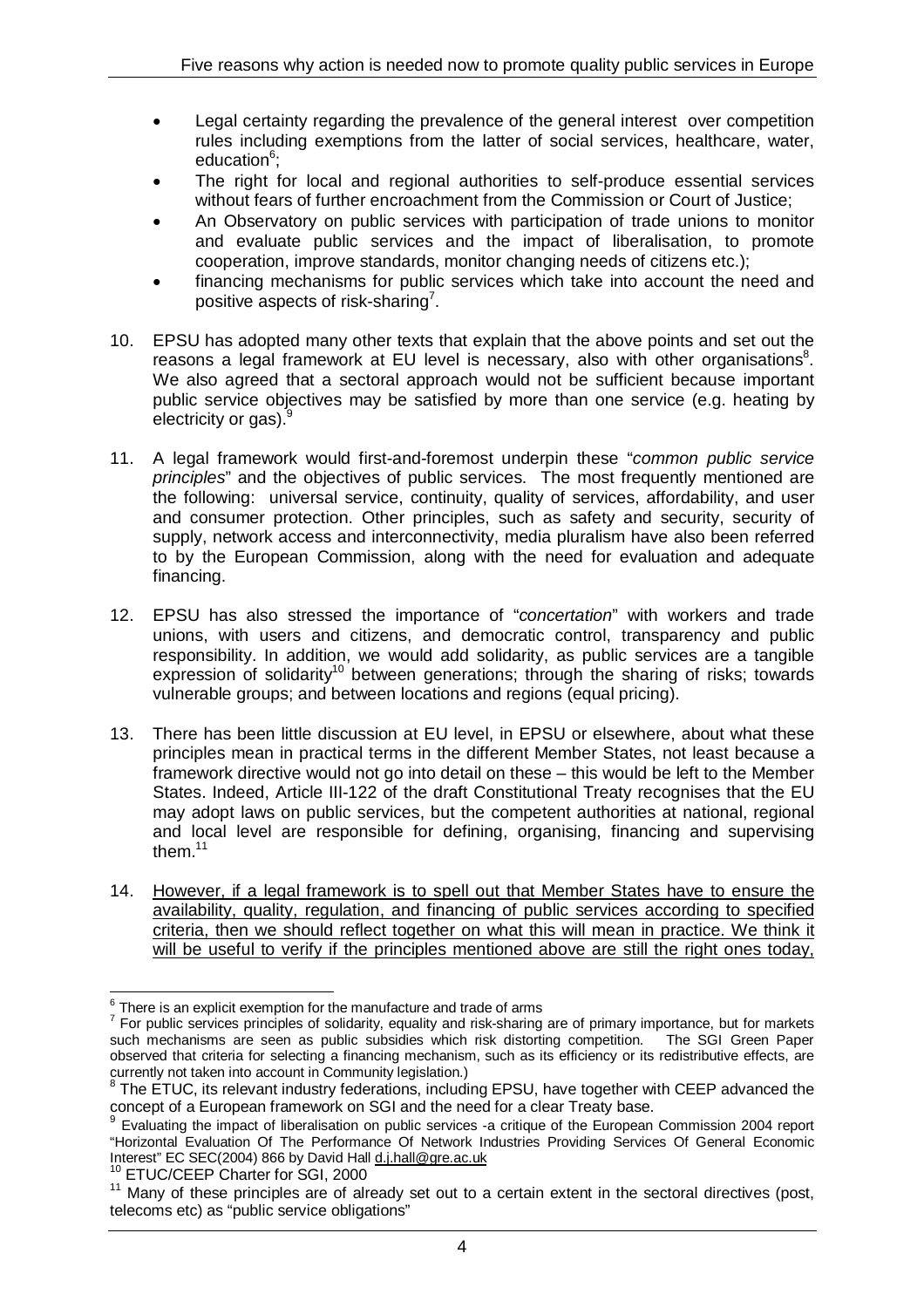and also to give examples of what these principles already mean in the different Member States. The table below is an attempt to do this. There is some overlap between the different headings.

| Examples of public service principles and practices |                                                                                                                                                                                                                                                                                                                        |                                                                                                                                                                                           |
|-----------------------------------------------------|------------------------------------------------------------------------------------------------------------------------------------------------------------------------------------------------------------------------------------------------------------------------------------------------------------------------|-------------------------------------------------------------------------------------------------------------------------------------------------------------------------------------------|
| <b>Principles /</b><br>objectives                   | What it means                                                                                                                                                                                                                                                                                                          | <b>Examples of existing standards /</b><br>instruments                                                                                                                                    |
| equal access                                        | the prohibition of discrimination based on<br>social or personal status, or geographical<br>location, or amongst different categories of<br>users                                                                                                                                                                      | BE right to minimum electricity                                                                                                                                                           |
| Universality                                        | provision of service must be universal, even<br>when runs counter to considerations of a<br>commercial nature or to profitability                                                                                                                                                                                      |                                                                                                                                                                                           |
| continuity, quality<br>of service                   | Obligation to maintain supply; long-term<br>maintenance, investment                                                                                                                                                                                                                                                    | NL prohibition of privatisation in water                                                                                                                                                  |
| affordability                                       | Price controls / subsidies<br>Limits on profits?                                                                                                                                                                                                                                                                       | BE prohibition on profit-making<br>companies receiving childcare<br>subsidies                                                                                                             |
| User/consumer<br>protection                         | Information, redress                                                                                                                                                                                                                                                                                                   | Patients' charters                                                                                                                                                                        |
| concertation                                        | Information, consultation and participation<br>rights of workers<br>User groups                                                                                                                                                                                                                                        |                                                                                                                                                                                           |
| democratic<br>control                               | Transparency, accountability                                                                                                                                                                                                                                                                                           | National regulators for liberalised<br>sectors<br>EU Observatory??                                                                                                                        |
| Solidarity                                          | This is illustrated: between generations<br>(education for children, care for the elderly);<br>through the sharing of risks (e.g., healthcare);<br>towards vulnerable groups (ensuring access to<br>essential services and fostering integration and<br>employment); between locations and regions<br>(equal pricing). | Collective pension<br>"Childless" families, sick and healthy,<br>access for disabled, quotas for<br>employment<br>DE constitution "equal living conditions"<br><b>EU</b> structural funds |

15. A legal framework would also contain a number of other provisions, on evaluation, financing etc. It could also set down some criteria for developing pan-European public services (e.g., internet access) supported by the European Structural Funds. These would be a tangible expression of non-discrimination and solidarity between EU citizens, perhaps laying the groundwork for a future European pact for social and economic cohesion.

#### *Current positions concerning a legal framework for public services*

16. There is ongoing discussion as to the legal basis of such a framework. The Commission has said that no text will in any case be put forward until the draft Constitution Treaty is ratified, which will not be before 2006. Werner Langen, MEP, one of the main actors in the Parliament on public services, still questions the EU's competence to regulate on public services, and the usefulness of a general legal framework. However, many Members of the European Parliament and national politicians do see the need for such a framework - not least as a counterweight to the draft services directive. We need to convince them to act, and we need to do this in cooperation with other organisations.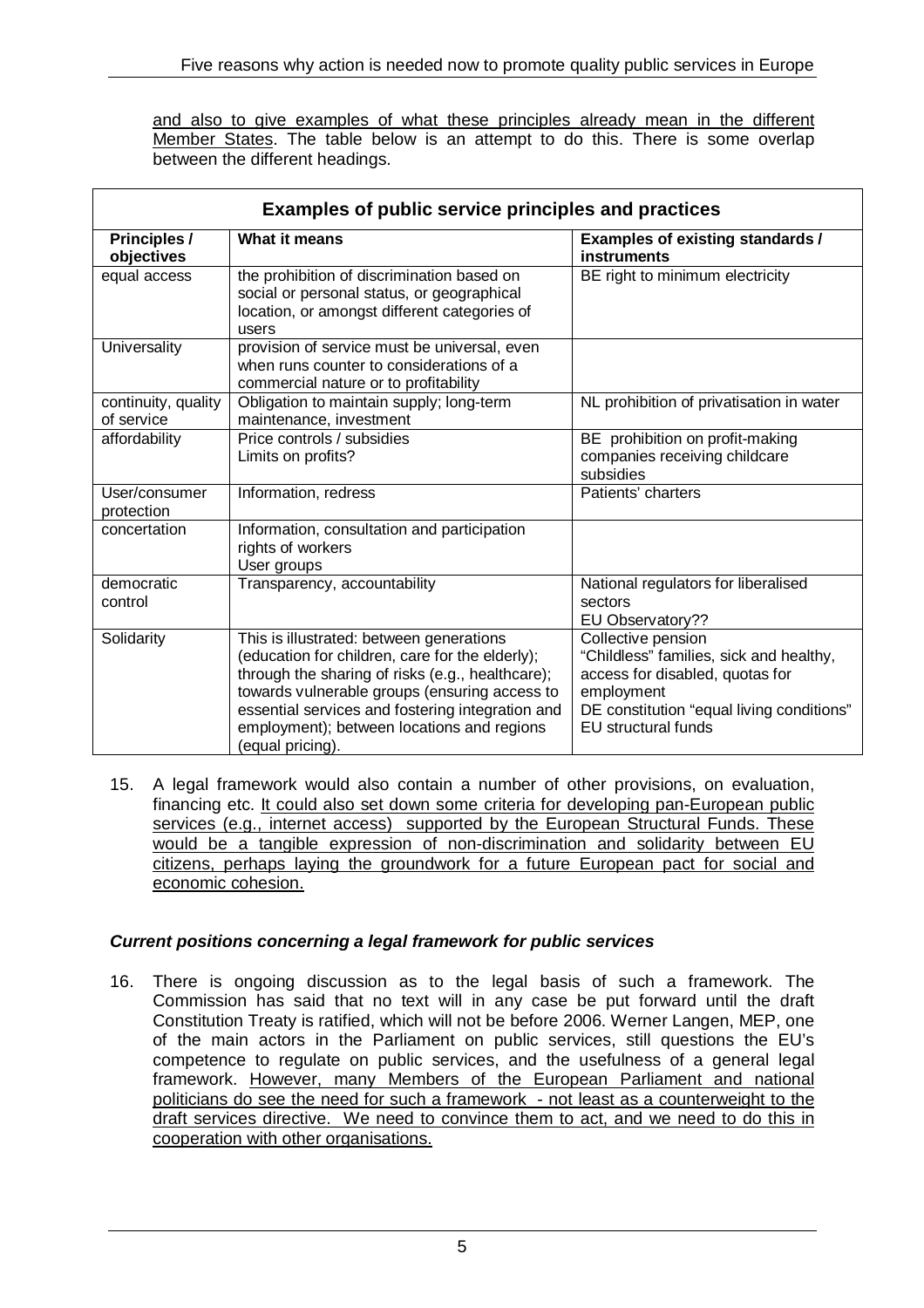## Annex 1

# **Overview of current EU issues affecting public services**

## **Draft Services directive**<sup>12</sup>

The proposal for an EU Directive on Services in the Single Market, was published on January 13, 2004. The draft directive covers all services in Member States that are provided on a "*remunerated basis*". Given this broad definition, this includes virtually all public services as these are generally paid for one way or another. All basic services (e.g. water, electricity, waste disposal) and even healthcare and social services come under the Directive. The impact of the Directive on public services and on social and labour law is a real concern. The directive introduces a "country of origin principle" under which service companies in each of the 25 EU member states can provide services solely in accordance with the law of their country of origin – not the country where the service is provided. There are only a limited number of exceptions to this principle.

The Directive is currently with the European Parliament. The Parliament must decide what to do now with the text.

## **State Aids package**

On 18 February 2004 the Commission adopted a new regulatory framework for undertakings that provide services of general economic interest -SGEI.These proposals are still at a drafting stage and should be finalised in June 2005, possibly taking into account the views of Council and Parliament. The aim is to provide legal certainty regarding the funding of SGEI and the rules on state aids at EU level. This set of proposals include:

- **A Decision** exempting "small local services" e.g. social housing and hospitals (as well as maritime island transport) from the obligation of notification to the Commission;
- A revision of the **Directive on the transparency** of financial relations between member states and SGEI undertakings.
- A **Communication** interpreting the Altmark case. It will aim at clarifying the key notions of an "economic activity" and "impact on trade", as well as the two elements of the fourth Altmark criterion, i.e. definitions of "competitive procedure" and "a well-run company". This is likely to be the most important aspect of the package. A first draft was withdrawn following criticisms in Parliament that the Communication would preempt the consultation process launched in the SGI Green Paper.

In February 2005 the Parliament adopted a regressive opinion on the draft Decision. The opinion, drawn up by Dutch Liberal MEP In't Veld, challenges the exemptions of social housing and hospitals arguing these would lead to market distortions. It proposes instead to exempt services that do not exceed a certain amount of state aids. EPSU, Eurocities and other NGOs lobbied Parliament to maintain explicit exemptions for social housing and hospitals as well as for all local social services, to no avail. The final decision on this dossier rests with the Commission.

This package is separate from the wider revision of State aids rules aiming at refocusing subsidies to the most needy regions of the EU

 $\overline{\phantom{a}}$ 12 See also EPSU's emergency resolution on the services and EPSU's *10 points why we say NO to the directive*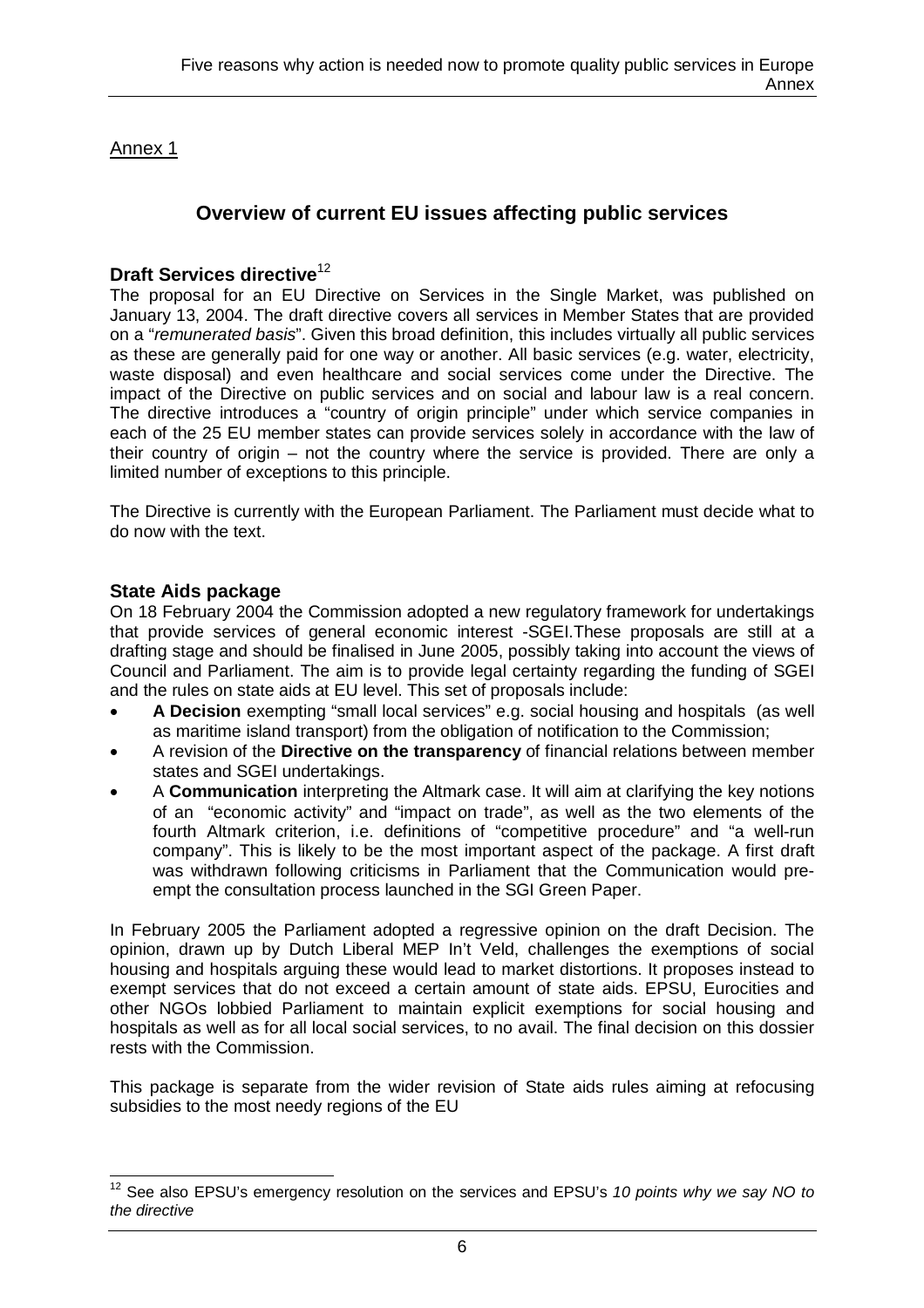# **Public Procurement directives<sup>13</sup>**

The European Directives on Public Procurement are another influence on public services. The European Commission has used these Directives to limited the influence of public enterprises. The Directives specify the procedures that need to be followed if a public contract is brought on the market. Contracts must be awarded on a non-discriminatory basis and in a transparent manner. This means that all companies in the EU should be able to bid for such contracts.

The public procurement rules mean that a municipality will find it difficult to use its locally generated public funds to stimulate local business, employ long-term unemployed, or that public authorities can have a hard time to justify public procurement policy to achieve national policy objectives. And there are similar questions as regards the respect for relevant collective agreements by those who win the contract, or the use of social and environmental criteria.

A number of rulings of the European Court of Justice have reduced the space for public enterprises further. While the European Court of Justice has settled some cases concerning social and environmental criteria positively, allowing the use of these criteria, it has had a very restrictive interpretation of what it concerns in-house contracts or contracts under the authority of a public authority. The European Commission has relied on the European Court of Justice to limit the space for public authorities to give contracts to public companies. There are three cases in this regard of importance: Teckal, Altmark and Halle.

The rulings of the Court of Justice are interpreted by the Commission to mean that even if a local authority gives a contract/ concession to a 100% owned municipal company, but which is distinct from the municipality, this contract should be put on the market. Similarly, if two or more municipalities join together in an inter-municipal company, the Commission (Internal Market) argues that such a contract should be brought on the market.

The Commission also seeks to narrow what can come under a concession. The argument is that concessions remove certain services from the market (as they can no longer be bid for or be contested) hence the duration of concessions should be limited. Also, as some concessions include not only the primary activities, like the distribution of drinking water, but also other services such as meter-reading, invoicing etc. the scope of the concessions should be more limited. This discussion is in some respects similar to the one in the electricity and gas sector. The Commission has argued that generation, transmission and distribution activities should be unbundled and run by companies with distinct legal personalities rather then in an (vertically) integrated manner. The Commission has gone a step further in internal notes arguing that services like meter-reading could also be unbundled from the core activities.

## **Upcoming Communication on "social" SGI**

The White Paper on Services of general interest did announce a Communication to recognise the specificity of "social" public services and further clarify the impact of Community rules on the functioning and modernisation of these services. The Communication may cover a broad range of activities: Statutory social protection schemes, supplementary social protection schemes, income protection, health and social care services, access to employment services, support for families including child care, services

 **13** There are several directives. The most important are: Directive 2004/18/EC of the European Parliament and of the Council of 31 March 2004 on the coordination of procedures for the award of public works contracts, public supply contracts and public service contracts; Directive 2004/17/EC of the European Parliament and of the Council of 31 March 2004 coordinating the procurement procedures of entities operating in the water, energy, transport and postal services sectors. These directives do not regulate concessions.